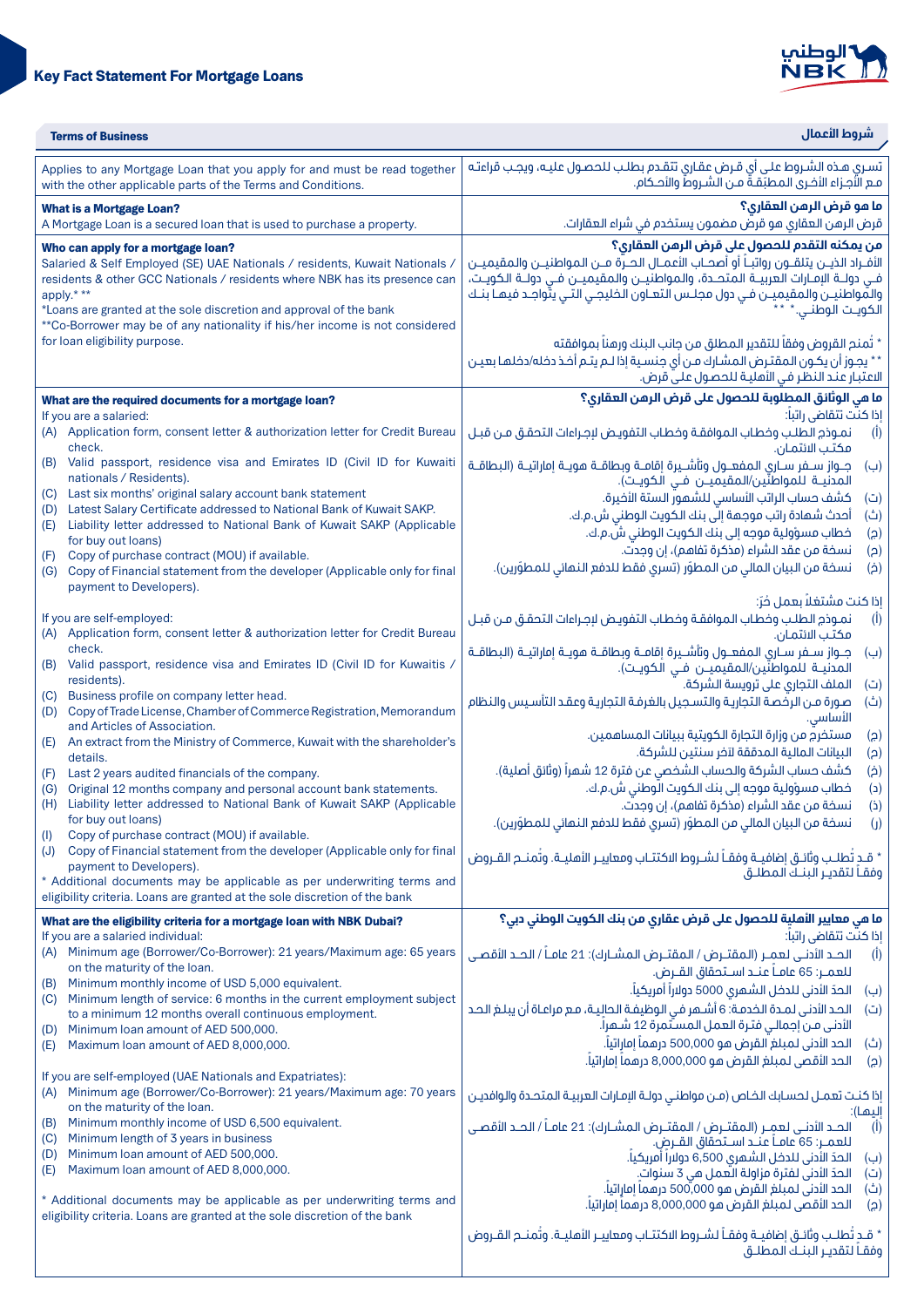

## **Key Fact Statement For Mortgage Loans**

| As part of the Mortgage Loan application process, NBK may send you (by                                                                                                                                                                                                                                                                                                                                                                                                                                                                                                                                                                                                                                                                                                                                                                                     | كجـزء مــن عمليــة طلــب القــرض العقـارى، يجــوز لبنــك الكويــت الوطنــى أن يرســل لــك                                                                                                                                                                                                                                                                                                                                                                                                                                                                                                                                                                                                                                                                                                                                                                                                                                                                             |  |  |
|------------------------------------------------------------------------------------------------------------------------------------------------------------------------------------------------------------------------------------------------------------------------------------------------------------------------------------------------------------------------------------------------------------------------------------------------------------------------------------------------------------------------------------------------------------------------------------------------------------------------------------------------------------------------------------------------------------------------------------------------------------------------------------------------------------------------------------------------------------|-----------------------------------------------------------------------------------------------------------------------------------------------------------------------------------------------------------------------------------------------------------------------------------------------------------------------------------------------------------------------------------------------------------------------------------------------------------------------------------------------------------------------------------------------------------------------------------------------------------------------------------------------------------------------------------------------------------------------------------------------------------------------------------------------------------------------------------------------------------------------------------------------------------------------------------------------------------------------|--|--|
| any means deemed appropriate by NBK) a form of Approval Letter. Any                                                                                                                                                                                                                                                                                                                                                                                                                                                                                                                                                                                                                                                                                                                                                                                        | (بـأى وسـيلة يرتأيهـا البنـك) نمـوذج خطـآب الموافقـة، علمـاً بـأن أى خطّـاب علـى ذلـك                                                                                                                                                                                                                                                                                                                                                                                                                                                                                                                                                                                                                                                                                                                                                                                                                                                                                 |  |  |
| such Approval Letter will be an "in principle" approval only and without any                                                                                                                                                                                                                                                                                                                                                                                                                                                                                                                                                                                                                                                                                                                                                                               | النحـّـو ســوف يكــون موافقــة "مــن حيــث الـمـبـدأ" فحسـب وبــدون أي الـتــزام بالإقــراض،                                                                                                                                                                                                                                                                                                                                                                                                                                                                                                                                                                                                                                                                                                                                                                                                                                                                          |  |  |
| commitment to lend and may be subject to its own conditions.                                                                                                                                                                                                                                                                                                                                                                                                                                                                                                                                                                                                                                                                                                                                                                                               | وقـد يخضـع لشـروطه الخاصـة.                                                                                                                                                                                                                                                                                                                                                                                                                                                                                                                                                                                                                                                                                                                                                                                                                                                                                                                                           |  |  |
| What is the interest rate for a mortgage loan in NBK Dubai?<br>NBK Dubai offers a promotional rate of 2.69% for the first year, followed by<br>6 months EIBOR+3%; minimum 3.99%. (Promotional rates are subject to<br>approval).                                                                                                                                                                                                                                                                                                                                                                                                                                                                                                                                                                                                                           | ما هي نسبة الفائدة على قرض الرهن العقاري في بنك الكويت الوطني دبي؟<br>يقـدمَّ بنـك الكويـت الوطنـي دبـي نســبة ترويجيّـة ٢,٦٩٪ للســنةِ الأولــي، تّليهـاً ســتة (٦)<br>أَشْـمْرِ إيبـورِ + ٣.7 ٩٩.٢٪ كَفَّدْ أَدْنَـى. (النسـّبِ الترويجيــة رهنــاً بالموافقــة).                                                                                                                                                                                                                                                                                                                                                                                                                                                                                                                                                                                                                                                                                                   |  |  |
| Do I need to open an account with NBK Dubai?                                                                                                                                                                                                                                                                                                                                                                                                                                                                                                                                                                                                                                                                                                                                                                                                               | هل أحتام إلى فتم حساب في بنك الكويت الوطني دبي؟                                                                                                                                                                                                                                                                                                                                                                                                                                                                                                                                                                                                                                                                                                                                                                                                                                                                                                                       |  |  |
| Yes. Borrower (s) are required to open an account at NBK UAE                                                                                                                                                                                                                                                                                                                                                                                                                                                                                                                                                                                                                                                                                                                                                                                               | نعم، يتعين على المقترض (المقترضين) فتح حسابٌ فيَّ بنك الكويت الوطني-الإمارات                                                                                                                                                                                                                                                                                                                                                                                                                                                                                                                                                                                                                                                                                                                                                                                                                                                                                          |  |  |
| What is the maximum tenor of the mortgage loan with NBK Dubai?                                                                                                                                                                                                                                                                                                                                                                                                                                                                                                                                                                                                                                                                                                                                                                                             | ما هو الحد الأقصى لمدة سداد قرض الرهن العقاري من بنك الكويت الوطني دبي؟                                                                                                                                                                                                                                                                                                                                                                                                                                                                                                                                                                                                                                                                                                                                                                                                                                                                                               |  |  |
| Applicants are eligible for a maximum tenor of 20 years subject to the age                                                                                                                                                                                                                                                                                                                                                                                                                                                                                                                                                                                                                                                                                                                                                                                 | يتأهــل مقدمــو الـطلبــات لـمــدة أقـصاهــا .٢ عامــاً مــع مراعــاة معاييــر الـعمــر للّموظّفيــن                                                                                                                                                                                                                                                                                                                                                                                                                                                                                                                                                                                                                                                                                                                                                                                                                                                                  |  |  |
| criteria of salaried and self-employed at the loan maturity.                                                                                                                                                                                                                                                                                                                                                                                                                                                                                                                                                                                                                                                                                                                                                                                               | برواتـب والعامليــن لحســابـمم الخــاص عنــد تاريــخ اســتحقاق القــرض.                                                                                                                                                                                                                                                                                                                                                                                                                                                                                                                                                                                                                                                                                                                                                                                                                                                                                               |  |  |
| What is LTV and how is it calculated?<br>LTV (Loan to Value) is the ratio of the loan to the value of the property<br>purchased.<br>(A) LTV of 60% is allowed for salaried individuals, buying first home and for<br>self-occupancy.<br>(B) For investment purpose or second house or Top-ups or in non-designated<br>areas, LTV stands at 50%.<br>(C) LTV for self-employed individuals also stand at 50%.                                                                                                                                                                                                                                                                                                                                                                                                                                                | ما المقصود بنسبة "القرض إلى القيمة" وكيف يتم حسابها؟<br>نسبة القرض إلى القيمة هي نسبة القرض إلى قيمة العقار المُشترى.<br>يسمح بنسبة قرض ّإلى القيمـة تصل إلى .٦٪ لأصحاب الرواتب لشراء المسكن<br>(I)<br>الأول وشغله مـن قبـل الموظف نفسـه.<br>لغُـرِضُ الاسـتثمار أو المنـزلُ الثانـي أو لزيـادة المنافـع أو لمسـاكن فـي المناطـق<br>(ب)<br>غيـر المخصصة، يبلــغ الحــدالأقصــيّ لـنســبة القــرض إلــى القيمــة المســمّوم بــه .ه٪.<br>(ت) نسبة القرض إلى القيمة لأصحاب الأعمال الحرة هي .٥٪ كذلك.                                                                                                                                                                                                                                                                                                                                                                                                                                                                   |  |  |
| What is the difference between a flat rate and a reducing rate of interest?<br>A flat rate of interest is where the rate of interest to be paid remains the<br>(A)<br>same for the duration of the loan as it is always calculated against the<br>original amount borrowed (principal).<br>A reducing rate of interest is where the amount of interest to be paid<br>(B)<br>takes into consideration the repayments that have been made, so it is<br>calculated against the remaining loan amount or outstanding balance,<br>rather than the original principal amount.                                                                                                                                                                                                                                                                                    | ما هو الفرق بين سعر الفائدة الثابت ونسبة الفائدة المتناقصة؟<br>معــدل الفائــدة الثابــت هــو حيــث يظــل معــدل الفائــدة الـواجــب دفعــه بــلا تغييــر<br>(1)<br>طوال مـدة القـرض، ويتـم احتسـابه دائمـاً مقابـل المبلـغ الأصلي المقتـرض (رأس<br>المـال).<br>معـدل الفائـدة المتناقـص هـو عندمـا يؤخـذ فـى الاعتبـار أقسـاط السـداد التـى تـم<br>(ب)<br>سندادها عنبد حسناب مبلنغ الفائدة الواجب سنداده، لذلبك يتنم احتسنابه مقَّابيل<br>مبلــٰغ القــرض المتبقــى أو الرصيــد المسـتحق، بــدلاً مــن المبلــغ الأصلــى.                                                                                                                                                                                                                                                                                                                                                                                                                                            |  |  |
| Can my bonus be taken into account for my mortgage?                                                                                                                                                                                                                                                                                                                                                                                                                                                                                                                                                                                                                                                                                                                                                                                                        | هل يمكن أخذ مكافأتي في الاعتبار عند النظر في الرهن العقاري الخاص بي؟                                                                                                                                                                                                                                                                                                                                                                                                                                                                                                                                                                                                                                                                                                                                                                                                                                                                                                  |  |  |
| Bonus income can be taken into account when applying for a mortgage. If it is a                                                                                                                                                                                                                                                                                                                                                                                                                                                                                                                                                                                                                                                                                                                                                                            | يمكـن أفـذ دفـلِ المكافَّـأة فـى الاعتبـار عنـد التقـدم بطلـب للحصـوّل علـى قـرضٌ عقـارى                                                                                                                                                                                                                                                                                                                                                                                                                                                                                                                                                                                                                                                                                                                                                                                                                                                                              |  |  |
| guaranteed bonus which is written into your contract or salary certificate then                                                                                                                                                                                                                                                                                                                                                                                                                                                                                                                                                                                                                                                                                                                                                                            | إذا كانت المكافأة مضمونة وقنصوص عليها فى عقد توظيفك أو شـهادة راتبـك، فمـن                                                                                                                                                                                                                                                                                                                                                                                                                                                                                                                                                                                                                                                                                                                                                                                                                                                                                            |  |  |
| it is more likely to be accepted. Terms and conditions apply                                                                                                                                                                                                                                                                                                                                                                                                                                                                                                                                                                                                                                                                                                                                                                                               | المرجح أن يتـم قبولهـا. وتطبـق الشـروط والأحـكآم.                                                                                                                                                                                                                                                                                                                                                                                                                                                                                                                                                                                                                                                                                                                                                                                                                                                                                                                     |  |  |
| <b>What is Debt Ratio (DBR)?</b>                                                                                                                                                                                                                                                                                                                                                                                                                                                                                                                                                                                                                                                                                                                                                                                                                           | ما هي نسبة الدين (نسبة عبء الدين)؟                                                                                                                                                                                                                                                                                                                                                                                                                                                                                                                                                                                                                                                                                                                                                                                                                                                                                                                                    |  |  |
| "Debt Burden to Income Ratio" means, at any time, the Borrower's aggregate                                                                                                                                                                                                                                                                                                                                                                                                                                                                                                                                                                                                                                                                                                                                                                                 | 'نسبَّة عـبء الديـن إلـى الدخـل" يعنـى، فـى أي وقـت، إجمالـى الأقسـاط المتكـررة التـى                                                                                                                                                                                                                                                                                                                                                                                                                                                                                                                                                                                                                                                                                                                                                                                                                                                                                 |  |  |
| recurring instalments on financial liabilities and (including repayment                                                                                                                                                                                                                                                                                                                                                                                                                                                                                                                                                                                                                                                                                                                                                                                    | يسـددها المقتـرض وفـاءً بالتزاماتـه الـماليــة (و تشــمل قســطّ الســداد علــى الـتســميلّ                                                                                                                                                                                                                                                                                                                                                                                                                                                                                                                                                                                                                                                                                                                                                                                                                                                                            |  |  |
| instalment on the Facility and normal reoccurring household expenditure)                                                                                                                                                                                                                                                                                                                                                                                                                                                                                                                                                                                                                                                                                                                                                                                   | والمصاريف المنزليـة الاعتياديـة المتكـررة) و التـي يتـم بيانهـا كنسـبة مـن إجمالـي راتـب                                                                                                                                                                                                                                                                                                                                                                                                                                                                                                                                                                                                                                                                                                                                                                                                                                                                              |  |  |
| expressed as a percentage of the Borrower's gross salary and regular income                                                                                                                                                                                                                                                                                                                                                                                                                                                                                                                                                                                                                                                                                                                                                                                | المقتـرض و دخلـه المنتظـم (دون أن يشـمل ذلــك المكافآت/العــلاوات غيـر المضمّونـة)                                                                                                                                                                                                                                                                                                                                                                                                                                                                                                                                                                                                                                                                                                                                                                                                                                                                                    |  |  |
| (excluding non-guaranteed bonuses) from a defined and specific source at                                                                                                                                                                                                                                                                                                                                                                                                                                                                                                                                                                                                                                                                                                                                                                                   | مـن مصـدر دخـل معـروف و محـدد، و ذلـك بحسـب مـا يقـرره البنـك برآيـه المعقـول فـي                                                                                                                                                                                                                                                                                                                                                                                                                                                                                                                                                                                                                                                                                                                                                                                                                                                                                     |  |  |
| such time as determined by the Bank acting reasonably.                                                                                                                                                                                                                                                                                                                                                                                                                                                                                                                                                                                                                                                                                                                                                                                                     | صنـه.                                                                                                                                                                                                                                                                                                                                                                                                                                                                                                                                                                                                                                                                                                                                                                                                                                                                                                                                                                 |  |  |
| This is your current debt ratio, which is the total of your monthly debt payments                                                                                                                                                                                                                                                                                                                                                                                                                                                                                                                                                                                                                                                                                                                                                                          | هـى نســبة ديونــك الـحاليــة، وهــى إجمالــى مدفوعــات ديونــك الشـــمرية مقســومة علــى                                                                                                                                                                                                                                                                                                                                                                                                                                                                                                                                                                                                                                                                                                                                                                                                                                                                             |  |  |
| divided by your monthly income. Values at or higher that 50% stress tested                                                                                                                                                                                                                                                                                                                                                                                                                                                                                                                                                                                                                                                                                                                                                                                 | دخلَّك الشـْمرى. تشـير القيـم التـيّ تبلـغ أو تتجاوز نسـبة ٥٠٪ مـن اختبـار الإجمـاد إلـى أنـه لا                                                                                                                                                                                                                                                                                                                                                                                                                                                                                                                                                                                                                                                                                                                                                                                                                                                                      |  |  |
| indicate that you are not allowed to avail any additional debt or loans.                                                                                                                                                                                                                                                                                                                                                                                                                                                                                                                                                                                                                                                                                                                                                                                   | يُســمـم لــك بالاســتفادة مــن أي ديــون أو قــروض إضافيــة.                                                                                                                                                                                                                                                                                                                                                                                                                                                                                                                                                                                                                                                                                                                                                                                                                                                                                                         |  |  |
| Monthly Income (NET). This is your monthly household income after<br>(A)<br>taxes. This monthly figure would include income from all sources,<br>including the income from a spouse or partner.<br>a. Additional Income: If you have any other reliable source of monthly<br>income, then list it here. Keep in mind this value needs to be stated<br>on an after-tax basis.<br>Monthly Debt Payments: adding all of your monthly debt payments,<br>(B)<br>including installment loans and personal loans.<br>Mortgage Payment: This is the monthly mortgage payment you make<br>a.<br>each month<br>Car Loans / Lease Payments: This is the total of all the car loans or<br>b.<br>car lease payments you make each month.                                                                                                                                | (صافـي) الدخــل الشــعرى: هــو دخــل أســرتك الشــعرى بعــد الـضرائـب، وهــو يشــمل<br>$(\overline{I})$<br>الدخـلِّ مـن جميـع الـمصّادر، بمـا فـى ذلـك الدخـل مـن الــزوم أو الشـريك.<br>اً. الدخــل الإضافــي: إذا كان لديـك أي مصّـدر آخـر موثـوق للدخــل الشـــمرى، قــم بإدراجــه<br>هنا. ضع في اعتّبارك أن هذه القيمـة يجب ذكرهـا على أسـاس مـا بعـد الـضريبـة.<br>(ب)    مدفوعـات الَّديـون الشــمرية: إضافــة جميــع مدفوعـات الديـون الشــمرية، بمــا فــي<br>ذلـك قـروض التقسـيط والقـروض الشـخصية.<br>سداد الرهن العقاري: مبلغ الرهن الشهري الذي تدفعه شهرياً.<br>(1)<br>قـــروض الـســـيارات / مدفوعــات البيجــار: إجـمالــــي جميـــــع قـــروض الـســـيارات أو<br>(ب)<br>مدفوعــات إيجــار الـســيارة الـتــى تدفعـهــا شــــهرّياً.<br>ج. القروض الشخصية: إذا كان لديك أي قروض شخصية<br>(ت)<br>بطاقـات الائتمـان: تؤفـذ نسـبة معينــّة مــن حـد بطاقتــك فـى الاعتبـار / أثنـاء<br>(ث)<br>حساب نسبة خدمة الدين الخاصة بك (يرجى الرجوع إلى مرشدك للحصول |  |  |
| Personal Loans: If you have any personal loans<br>c.<br>Credit Cards: a certain percentage of your card limit is taken into<br>d.<br>consideration / while calculating your Debt service ratio (please<br>refer to your advisor for further details).<br>Other Debt: If you're making any other payment on debt that has not<br>e.<br>been previously discussed, then enter that amount here.<br>Lifestyle Expenditures<br>(C)<br>The concept of affordability assesses your monthly basic personal and<br>life style expenditures and obligations and whether they exceed the level<br>of Disposable Income. NBK must calculate your level of affordability<br>by identifying and classifying your basic personal and life style living<br>expenses as well any family and financial dependencies/obligations and<br>must be within the acceptable limits | علــى مزيـد مــن التفاصيــل).<br>الديـون الأضرى: إذا كنـت تسـدد أي مدفوعـات أضرى لديـون لــم تتــم مناقشـتـها<br>(၃)<br>مسبقاً، أدفل هذا المبلغ هنا.<br>فقات اسلوب الحىاة<br>(ဥ)<br>يقيّـم مفهـوم القـدرة علـى تحمـل تكاليـف نفقاتـك والتزاماتـك الشـخصية ونمـط<br>الحيــاة الشـــمرية الأساســية، ومــا إذا كانــت تتجــاوز مســتوى الدخــل الـمتــام. يقــوم<br>بنـك الكويـت الوطنـى بحسـاب مسـتوى قدرتـك علـى تحمــل التكاليـف مــن خــلال<br>تحديـد وتصنيـف نفقـّات المعيشـة الأساسـية الشـخصية ونمـط الحيـاة، بالإضافـة<br>إلـى التبعيات/الالتزامـات العائليــة والماليــة، والتــى يجــب أن تكــون ضمــن الحــدود<br>المقبولـة.                                                                                                                                                                                                                                                                                                                                 |  |  |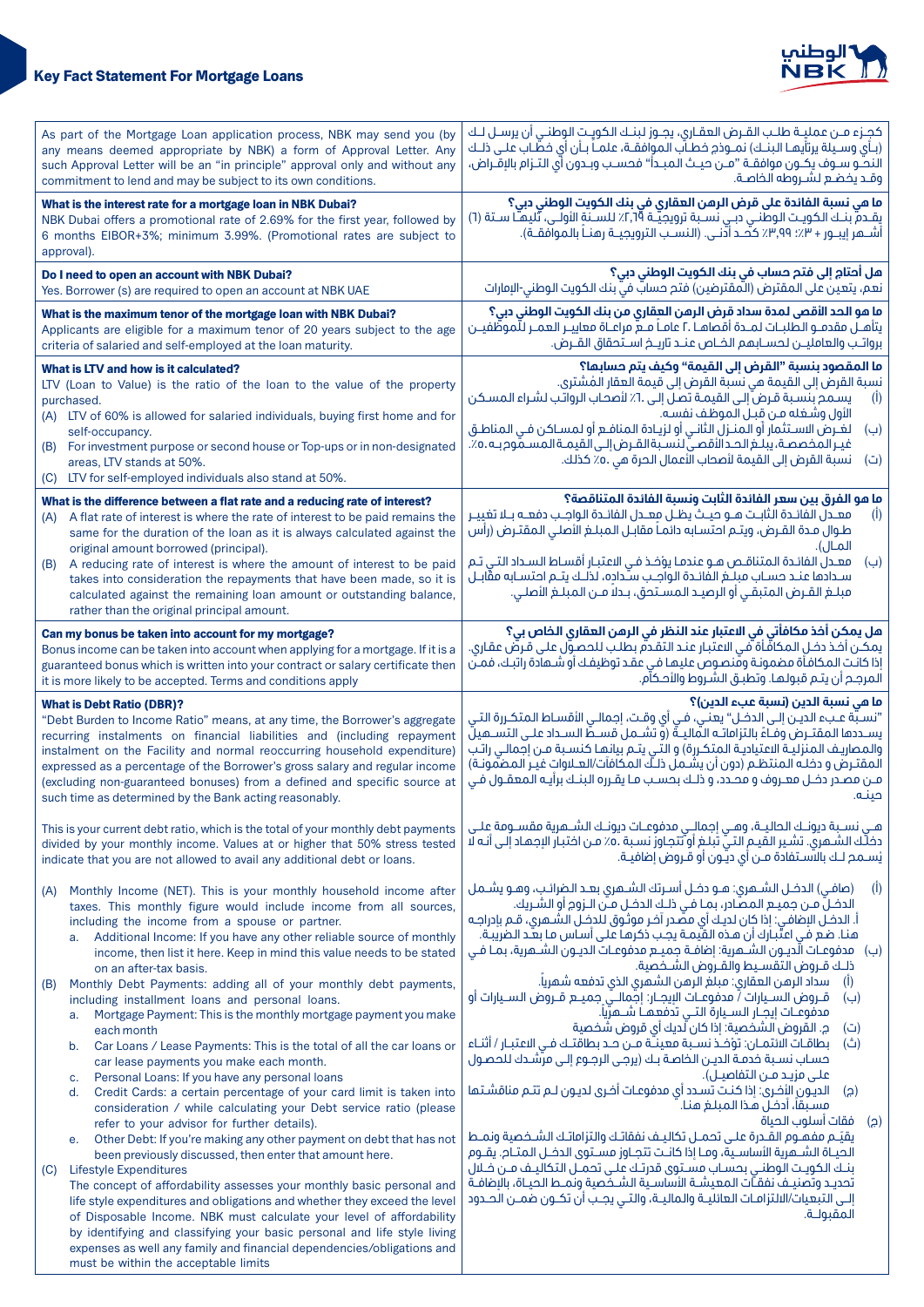

|                                                                                                                              | What is a credit report / AECB report?<br>Al Etihad Credit Bureau is a Public Joint Stock Company wholly owned by the<br>UAE Federal Government. As per UAE Federal Law No. (6) of 2010 concerning<br>Credit Information, the company is mandated to regularly collect credit<br>information from financial and non-financial institutions in the UAE. Al Etihad<br>Credit Bureau aggregates and analyzes this data to calculate Credit Scores and<br>produce Credit Reports that are made available to individuals and companies<br>in the UAE. | ما هو تقرير الائتمان / تقرير الاتحاد للمعلومات الائتمانية؟<br>الاتحاد للمعلومات الائتمانيـة هـى شـركة مسـاهمة عامـة مملوكـة بالكامـل للحكومـة<br>الاتحاديــة لـدولـــة الإمــارات الـعربيـــة ّالـمتحـــدة. وفقـــاً لـلقانـــون الاتحــادي الإماراتــي رقـــم (٦)<br>لسنة .٢.١ بشأن المعلومات الائتمانية، تم تكليف الشركة بجمع المعلومات الائتمانية<br>بانتظام مـن المؤسسـات الماليـة وغيـر الماليـة فـى الدولـة، حيـث يقـوم مكتـب الاتحـاد<br>للمعلومـات الائتمانيــة بتجميــع وتحليــل تلــك البيانـّـات بهــدف حسـاب درجـات الائتمــان<br>وإصدار التقاريـر الائتمانيــة بغيــة إتاحتهـا للأفـراد والشـركات فـى دولــة الإمـارات العربيــة<br>المتحـدة. |  |  |
|------------------------------------------------------------------------------------------------------------------------------|--------------------------------------------------------------------------------------------------------------------------------------------------------------------------------------------------------------------------------------------------------------------------------------------------------------------------------------------------------------------------------------------------------------------------------------------------------------------------------------------------------------------------------------------------|------------------------------------------------------------------------------------------------------------------------------------------------------------------------------------------------------------------------------------------------------------------------------------------------------------------------------------------------------------------------------------------------------------------------------------------------------------------------------------------------------------------------------------------------------------------------------------------------------------------------------------------------------------|--|--|
|                                                                                                                              | It is a document that includes your personal identity information, details of<br>your credit cards, loans and other credit facilities, along with your payment<br>and bounced cheque history.                                                                                                                                                                                                                                                                                                                                                    | فهــو وثيقــة تشــتمـل عـلــى بيانــات الـهويــة الـشــخصية وتفاصيـــل بطاقــات الائتمــان<br>والقـروض والتســميلات الائتمانيــة الأخـرى الـخاصـة بــك، إلــى جانـب تاريــخ الدفـع والشـيكات<br>المرتجعة.                                                                                                                                                                                                                                                                                                                                                                                                                                                  |  |  |
|                                                                                                                              | The information in your Credit Report is provided by banks, finance companies<br>and telecom companies. Additional information from other sources such as<br>utilities, real estate, government and other entities will be added in the future.<br>Your credit report contains vital information about your financial history,<br>including payment track record, credit utilization, existing loans and debts, etc.                                                                                                                             | تُجمـــم المعلومــات الـــواردة فــى تقريــر الائتمــان الخــاص بـــك مـــن الـبنـــوك وشـــركات<br>التمويـل وشـركات الاتصـالات، كمَّا سـيتم جمـع معلومـات إضافيـة مـن مصـادر أخـرى فـي<br>المستقبل، مثـل المرافـق والعقـارات وبعـض الكيانـات الحكوميـة وغيرهـا. كمـا يشـتملّ<br>تقريـر الائتمـان الخـاص بـك علـى معلومـات حيويـة حـول تاريخـك المالـى، بمـا فـى ذلـك<br>ســجل تتبــع الدفــع، واســتخدام الائتمــان، والقــروض والديــون الـحاليــة، وّمــا إلــى ذلــك.                                                                                                                                                                                  |  |  |
|                                                                                                                              | What is the credit report used for?<br>It is mostly used by financial institutions to assess the credit standing of an<br>individual or company, when reviewing an application for a loan, credit card<br>or other credit facilities. You can also proactively check your Credit Report<br>before applying for a loan, credit card or other credit facility.                                                                                                                                                                                     | فيمَ يُستخدم تقرير الائتمان؟<br>يُستخدم في الغالب من قبل المؤسسات المالية لتقييم الوضع الائتماني لأي فرد أو<br>شركة عند الَّنظر في طلب الحصول على أي قرض أو بطاقة ائتمان أو تسهِّيلات ائتمانية<br>خلاف ذلك. كما يمكِّنك التحقق بشكل استباقي من تقرير الائتمان الخاص بك قبل<br>التقدم بطلب للحصول على قرض أو بطاقة ائتمان أو أي تسميلات ائتمانية أخرى.                                                                                                                                                                                                                                                                                                      |  |  |
|                                                                                                                              | What is the credit score?<br>It is a three-digit number that predicts how likely you are to make your loan<br>and credit card payments on time. The number ranges from 300 to 900. A low<br>score indicates a higher risk, whereas a higher score indicates a lower risk                                                                                                                                                                                                                                                                         | ما هي درجة الائتمان؟<br>هي رقم يتألف من ثلاثة أرقام يتنبأ بمدى احتمالية سداد القرض وبطاقة الائتمان الخاصة<br>بكّ في الوقت المحدد. يتراوم الرقم بين ٣ إلى ٩، حيث تشير الدرجة المنخفضة إلى<br>وجود مخاطر أعلى، بينما تشير الدرجة الأعلى إلى وجود مخاطر أقل.                                                                                                                                                                                                                                                                                                                                                                                                  |  |  |
|                                                                                                                              | هل يمكنني الحصول على موافقة مسبقة دون اختيار العقار المطلوب؟<br>Can I obtain a Pre-approval without selecting the desired property?<br>نعم، يمكن لبنك الكويت الوطني أن يقدم لك الحد الأقصى لمبلغ القرض حسب<br>Yes, NBK can offer you the maximum loan amount as per your eligibility. You<br>أهليتك، ويمكنك تحديد العقار الذَّى تختاره بناءً على مبلغ القرض والدفعة المقدمة، وفقاً<br>can select the property of your choice based on the loan amount and the<br>لمعيار "القرض إلى القيمة" المعتَّمد.<br>down payment, as per approved LTV.      |                                                                                                                                                                                                                                                                                                                                                                                                                                                                                                                                                                                                                                                            |  |  |
|                                                                                                                              | What are the securities required for the Mortgage Loan amount?                                                                                                                                                                                                                                                                                                                                                                                                                                                                                   | ما هي الأوراق المالية المطلوبة لمبلغ القرض العقارى؟<br>يتوافرٌ هذا التَّسهيلَ في مقابلَ الأوراقِ الماليةُ التَّالية:                                                                                                                                                                                                                                                                                                                                                                                                                                                                                                                                       |  |  |
|                                                                                                                              | The Facility shall be made available against the following securities:<br><b>Conditions Precedent</b>                                                                                                                                                                                                                                                                                                                                                                                                                                            | الشروط المسبقة                                                                                                                                                                                                                                                                                                                                                                                                                                                                                                                                                                                                                                             |  |  |
|                                                                                                                              | First priority mortgage over the Property registered in the form prescribed by                                                                                                                                                                                                                                                                                                                                                                                                                                                                   | رهن عقاري من الدرجة الأولى على العقار يتم تسجيله بالشكل الذي يُقرره البنك                                                                                                                                                                                                                                                                                                                                                                                                                                                                                                                                                                                  |  |  |
| the Bank                                                                                                                     |                                                                                                                                                                                                                                                                                                                                                                                                                                                                                                                                                  | شك ضمان بقيمة التسميلات<br>لن يقوم البنك بتوفير التسهيل ما لم يستلم ما يلي بالشكل والمضمون الذين يقبلهما                                                                                                                                                                                                                                                                                                                                                                                                                                                                                                                                                   |  |  |
| Undated security cheque for the loan amount.                                                                                 |                                                                                                                                                                                                                                                                                                                                                                                                                                                                                                                                                  | الىنك:                                                                                                                                                                                                                                                                                                                                                                                                                                                                                                                                                                                                                                                     |  |  |
|                                                                                                                              | The Bank shall not make available the Facility unless it has received, in form<br>and substance satisfactory to the Bank, of the following:                                                                                                                                                                                                                                                                                                                                                                                                      | $(\mathbf{I})$<br>[سداد المقترض للدفعة الأولىة]؛                                                                                                                                                                                                                                                                                                                                                                                                                                                                                                                                                                                                           |  |  |
| (A)                                                                                                                          | [payment by the Borrower of the Down Payment];                                                                                                                                                                                                                                                                                                                                                                                                                                                                                                   | (ب) صورة طبـق الأصـل مـن جـواز سـفر المقتـرض (والراهـن، حسـب الحالـة) وبطاقـة<br>هويته الاماراتيـة؛                                                                                                                                                                                                                                                                                                                                                                                                                                                                                                                                                        |  |  |
|                                                                                                                              | (B) a true copy of the Borrower's (and if applicable, the Mortgagor's) valid<br>passport and Emirates ID;                                                                                                                                                                                                                                                                                                                                                                                                                                        | (ت) النسخ الأصليـة الموقعـة مـن خطـاب التســميل هـذا ( مـع الشـروط و الأحـكام) و<br>وتائـق الـضمـان؛                                                                                                                                                                                                                                                                                                                                                                                                                                                                                                                                                       |  |  |
| (C)                                                                                                                          | signed originals of this Facility Offer Letter (along with the Terms and                                                                                                                                                                                                                                                                                                                                                                                                                                                                         | (ث) ]تقييـم[ للعقـار مـن قبـل جمـة تقييـم مسـتقلة يوافـق عليمـا البنـك (علـى أن يتـم<br>التقييم على نفقة المقترض)؛                                                                                                                                                                                                                                                                                                                                                                                                                                                                                                                                         |  |  |
| (D)                                                                                                                          | Conditions) and the Security Documents;<br>[a] valuation of the Property prepared by an independent valuator ac-                                                                                                                                                                                                                                                                                                                                                                                                                                 | ما يُثبت قيام المقترض بفتم حساب لدى البنك؛<br>(၄)                                                                                                                                                                                                                                                                                                                                                                                                                                                                                                                                                                                                          |  |  |
|                                                                                                                              | ceptable to the Bank (at the Borrower's cost);                                                                                                                                                                                                                                                                                                                                                                                                                                                                                                   | مـا يثبـت قيـام المقتـرض بالتنـازل لـصالــم البنــك عــن التأميــن الــذى قــام بترتيبــه<br>(a)                                                                                                                                                                                                                                                                                                                                                                                                                                                                                                                                                           |  |  |
| (E)                                                                                                                          | evidence of the opening of an account by the Borrower with the Bank;                                                                                                                                                                                                                                                                                                                                                                                                                                                                             | على قيمـة العقـار بحـده الأدنـى، بمـا فـى ذلـك مخاطـر الحريـق والكـوآرث الـطبيعيـة<br>الأضرى؛                                                                                                                                                                                                                                                                                                                                                                                                                                                                                                                                                              |  |  |
| (F)                                                                                                                          | evidence of insurance for at least the value of the Property covering fire                                                                                                                                                                                                                                                                                                                                                                                                                                                                       | [ما يثبت قيام المقترض بالتنازل لصالـم البنـك عـن التأميـن علـى الحيـاة والعجـز<br>(خ)                                                                                                                                                                                                                                                                                                                                                                                                                                                                                                                                                                      |  |  |
| (G)                                                                                                                          | and other natural perils assigned in favour of the Bank;<br>[evidence of life and disability insurance covering the life of the Borrower                                                                                                                                                                                                                                                                                                                                                                                                         | الـذى قـام بترتيبـه لـنفســه؛]<br>أمر دُفع دائم غير قابل للإلغاء لصالم البنك؛<br>(د)                                                                                                                                                                                                                                                                                                                                                                                                                                                                                                                                                                       |  |  |
|                                                                                                                              | assigned in favour of the Bank;]                                                                                                                                                                                                                                                                                                                                                                                                                                                                                                                 | تقاريـر ائتمانيــة مقبولــة (صـادرة عــن مكتــب التقاريـر الائتمانيــة فــى محــل إقامــة<br>$\mathbf{r}$                                                                                                                                                                                                                                                                                                                                                                                                                                                                                                                                                  |  |  |
| (H)                                                                                                                          | an irrevocable standing payment order in favour of the Bank; (when ap-<br>plies)                                                                                                                                                                                                                                                                                                                                                                                                                                                                 | المقتــرض و/أو شــركة الاتحــاد لـلمعلومــات الائتمانيــة / مصـرف الاِمـّـارات العربيــة                                                                                                                                                                                                                                                                                                                                                                                                                                                                                                                                                                   |  |  |
| (1)                                                                                                                          | satisfactory credit reports (Credit Bureau of the country of residence of<br>the Borrower and/or Al Etihad Credit Bureau / Central Bank of UAE); and                                                                                                                                                                                                                                                                                                                                                                                             | نسخة عن أي وثائقٌ أو تصاريح أو آراء أو تأكيدات يحددها البنك.<br>$\mathbf{y}$                                                                                                                                                                                                                                                                                                                                                                                                                                                                                                                                                                               |  |  |
| (J)                                                                                                                          | a copy of any other documents, authorisations, opinion or assurances                                                                                                                                                                                                                                                                                                                                                                                                                                                                             | التكلفة والرسوم                                                                                                                                                                                                                                                                                                                                                                                                                                                                                                                                                                                                                                            |  |  |
|                                                                                                                              | specified by the Bank.                                                                                                                                                                                                                                                                                                                                                                                                                                                                                                                           | يتحمل المقترض سداد كافة التكاليف العرضية المتعلقة بتسجيل الرهن.                                                                                                                                                                                                                                                                                                                                                                                                                                                                                                                                                                                            |  |  |
| <b>Cost and Fees</b><br>All incidental costs relating to the registration of the mortgage shall be borne<br>by the Borrower. |                                                                                                                                                                                                                                                                                                                                                                                                                                                                                                                                                  | عند الاقتضاء، التنازل لصالـم بنـك الكويـت الوطنـى عـن أى وجميـع الإيجارات المسـتقبلية<br>الناشئة عـن العقار؛                                                                                                                                                                                                                                                                                                                                                                                                                                                                                                                                               |  |  |
|                                                                                                                              | If applicable, an assignment in favour of NBK of any and all future rentals aris-<br>ing from the Property;                                                                                                                                                                                                                                                                                                                                                                                                                                      |                                                                                                                                                                                                                                                                                                                                                                                                                                                                                                                                                                                                                                                            |  |  |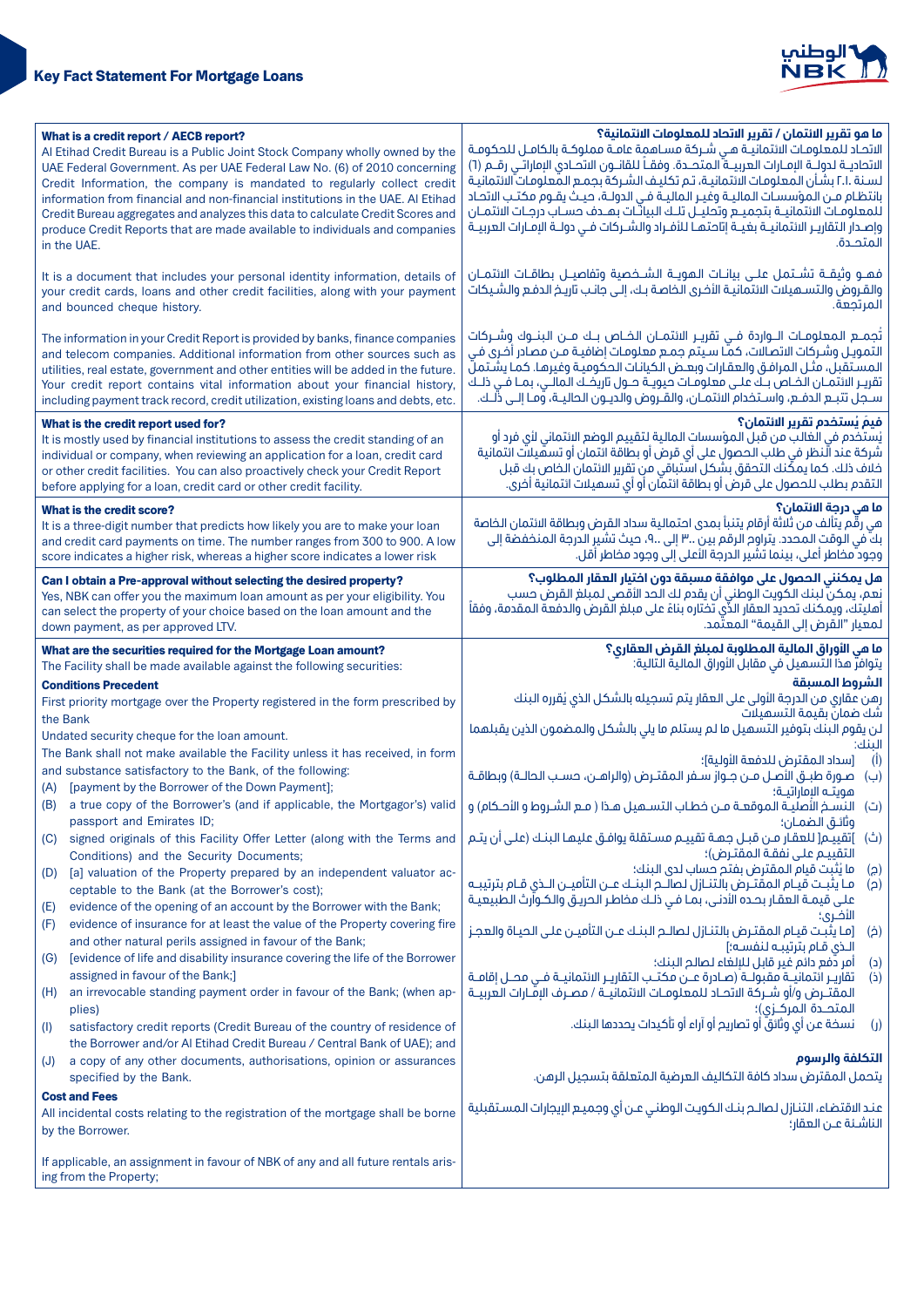

| What's a security cheque and why do banks require security cheque for            |                                                                                                                                                                    | ما هو شيك الضمان ولماذا تطلب البنوك شيك الضمان لقروض الرهن العقارى؟                                                                                                                        |  |  |
|----------------------------------------------------------------------------------|--------------------------------------------------------------------------------------------------------------------------------------------------------------------|--------------------------------------------------------------------------------------------------------------------------------------------------------------------------------------------|--|--|
| mortgage loan?                                                                   |                                                                                                                                                                    | هـو شـيك ضمـان غيـر مـِوْرِخ يصـدر لمبلـغ القـرض لـصالـح البنـك كضمـان مقابـلّ قـرض<br>الرهــن العقــاري/ حيــث تَقــدم شــيكات الـضمــان فــى حالــة التخلــف عــن الـســداد، لبــدء      |  |  |
|                                                                                  | An undated security cheque for the loan amount favoring the bank is required                                                                                       | الدعــوى القانونيــة لـمصــادرة الـعقــار.                                                                                                                                                 |  |  |
| as a security against the mortgage loan. Security cheques are presented in       |                                                                                                                                                                    |                                                                                                                                                                                            |  |  |
| the event of default, to initiate legal case to take possession of the property. |                                                                                                                                                                    |                                                                                                                                                                                            |  |  |
|                                                                                  | How is my loan application evaluated and when will I receive the Mortgage                                                                                          | كيف يتم تقييم طلب القرض الخاص بي ومتى سأحصل على مبلغ قرض الرهن                                                                                                                             |  |  |
|                                                                                  | Loan amount?                                                                                                                                                       | العقارى؟                                                                                                                                                                                   |  |  |
|                                                                                  | Loan application is evaluated based on your income, employment history,                                                                                            | يتـم تقييـم طلـب القـرض بنـاءً علـى دخلـك وتاريخـك الوظيفـى والتزامـات خدمــة الديـون<br>وَقيمَـة العقـار والقـدرة علـى السـداد المقـدم. ومـع مراعـاة اسَّـتيفاء الشـروط والأحـكام         |  |  |
|                                                                                  | debt service obligations, property value & down payment ability. Subject to<br>fulfillment of terms & conditions at NBK's satisfaction and in its sole discretion, | على النحـو المُرضى لبنـك الكويـت الوطنـى، ووفقـاً لتقديـره المطلـق، يتـم صـرف مبلـغ                                                                                                        |  |  |
|                                                                                  | the Mortgage Loan amount shall be disbursed by way of a bank transfer to the                                                                                       | قرض الرهن العقارَى عن طريق التحويـل اَلمصرفـى إلـى حساب الصرف أو بإصدار شـيك                                                                                                               |  |  |
|                                                                                  | Disbursement Account or, issuance of a manager's cheque, depending on the                                                                                          | المدير، بحسب الغرض مـن قـرض الرهـن العقـاريّ.                                                                                                                                              |  |  |
|                                                                                  | purpose of the Mortgage Loan.                                                                                                                                      |                                                                                                                                                                                            |  |  |
|                                                                                  | Can I withdraw my application of Mortgage Loan available at your bank?                                                                                             | هـل يمكننـي ســمب طلبـي الـفــاص بالـمـصـول علـى قــرض الرهــن العقــاري مــن                                                                                                              |  |  |
|                                                                                  | You are allowed to withdraw the mortgage loan application at any time prior                                                                                        | ىنككـم؟                                                                                                                                                                                    |  |  |
|                                                                                  | disbursal (however the valuation charges, insurance and life insurance charges,                                                                                    | يُســمـم لــك بســمـب طلــب قــرض الرهــن العقــارى فــى أى وقــت قبــل الـصـرف (ولكــن                                                                                                    |  |  |
|                                                                                  | if paid during the various stages are borne by the applicant. (Reversals of life                                                                                   | يتحمـــل مقــدم الـطلــب رســوم التقييــم ورســوم الّتأميــّن والتأميــن علــى الحيــاة إذا تــم                                                                                           |  |  |
|                                                                                  | & property insurances are subject to the terms & conditions of insurance                                                                                           | دفعها خلال المراحل المختلفة، وتخضع عمليات إلغاء التأميـن علـى الحيـاة والتأميـن                                                                                                            |  |  |
|                                                                                  | provider).                                                                                                                                                         | علـى العقـار للشـروط والأحـكام المتبعــة لــدى شـركة التأميــن).                                                                                                                           |  |  |
|                                                                                  | In addition, NBK may at any time prior to disbursal of a Mortgage Loan, cancel<br>its commitment, reduce the amount of a Mortgage Loan amount stated in the        | بالإضافة إلى ذلـك، يجـوز لبنـك الـكويـت الـوطنـى - فـى أى وقـت قبـل صـرف الـقـرض الـعقارى                                                                                                  |  |  |
|                                                                                  | Loan Application or any Approval Letter or delay disbursal of a Mortgage Loan                                                                                      | - إلغـاء التزامـه، أو تخفيـض مبلـغ قـرض الرهـنّ العقّاري المتضمـن فـي طلـب القـرض أوّ<br>أى خطــاب موافقــة، أو تأخيــر صــرف قــرض الرهـــن العقــّارى إذا لـــم يحصـّــل بنــك الـكويــت |  |  |
|                                                                                  | if NBK does not receive a report from its advisors, to its satisfaction, relating                                                                                  | الوطنى على تقرير فُرضى مـن مستشـاريه فيمـا يتعلـق بالمسـائل القانونيـة والتأمينيـة                                                                                                         |  |  |
|                                                                                  | to legal and insurance matters of concern to it (such as title to the Property,                                                                                    | ذات الأهميـة بالنسـبة للبنّـك (مثـل سـند الملكيـة، والتأميـن علـى الحيـاة، وغيـر ذلـك).                                                                                                    |  |  |
|                                                                                  | Life insurance etc).                                                                                                                                               |                                                                                                                                                                                            |  |  |
|                                                                                  | What are your responsibilities in relation to the Mortgage Loan?                                                                                                   | ما مي مسؤولياتك فيما يتعلق بقرض الرمن العقاري؟                                                                                                                                             |  |  |
| (A)                                                                              | Comply with the Loan Terms & Condition.                                                                                                                            | الامتثال لشروط وأحكام القرض.<br>$\overline{(\mathbf{l})}$                                                                                                                                  |  |  |
| (B)                                                                              | Promptly notify NBK of the occurrence of any event of default.                                                                                                     | إفطار بنك الكويت الوطني على الفور عند حدوث أي حالة تقصير.<br>(ب)                                                                                                                           |  |  |
| (C)                                                                              | Comply with your insurance obligations                                                                                                                             | الامتثال لالتزامات التأمين الخاصة بك.<br>(၄)                                                                                                                                               |  |  |
| (D)                                                                              | Comply with all Applicable Laws relating to the Property, including                                                                                                | الامتثال لجميع القوانيـن المتبعـة فيمـا يتعلـق بالعقار، بمـا فـى ذلـك – دون حصر<br>$\mathsf{C}$                                                                                            |  |  |
|                                                                                  | without limitation, any and all rules issued by the Developer or any<br>owners' association that are binding on the Property and all contracts,                    | جميع العقود والسـندات والوثائق الأخرى الملزَّمـة للعقار.                                                                                                                                   |  |  |
|                                                                                  | deeds and other documents binding on the Property;                                                                                                                 | دفع آى وجميع الرسوم والمكوس والجبايات والتقييمات والضرائب المستحقة<br>(هـ)                                                                                                                 |  |  |
| (E)                                                                              | Pay any and all charges, fees, levies, assessments and taxes due in                                                                                                | فيمـا يتّعلـق بالعقـار، فـى الـوقـت الـمـصـدد لـهـا.                                                                                                                                       |  |  |
|                                                                                  | relation to the Property in a timely manner;                                                                                                                       | السمام لبنك الكويت الّوطنى أو ممثليه المفوضين بتفتيش العقار والحصول<br>(q)                                                                                                                 |  |  |
| (F)                                                                              | Permit and procure that NBK or its authorized representatives are                                                                                                  | لهم على تصريح بذلك.                                                                                                                                                                        |  |  |
|                                                                                  | permitted to inspect the Property;                                                                                                                                 | تسـجيل الرهــن العقـارى علـى العقـار لـصالــم بنــك الـكويــت الـوطنــى علــى نفقتــك<br>(j)                                                                                               |  |  |
| (G)                                                                              | Register the Mortgage over the Property in favour of NBK at your cost and<br>expense as soon as practically possible; and/or not, without NBK's prior              | وتكلفتك في أسرع وقتٌ ممكن عملياً؛ سواء بموافقة خطيـة مسّبقة مـن بنـك<br>الكويت الوطّني أو بدونهـا.                                                                                         |  |  |
|                                                                                  | written consent:                                                                                                                                                   | تحذير: إذا لم تستَّمر في سداد أقساطك/مدفوعاتك، قد تفقد العقار الخاص بك.<br>(ട)                                                                                                             |  |  |
| (H)                                                                              | Warning: If you do not keep up your repayments/payments, you may lose                                                                                              | تحذير: قد تضطر إلى دفْع غرامات إذا قمت بسداد القرض/التمويل مبكراً.<br>(ط)                                                                                                                  |  |  |
|                                                                                  | your property.                                                                                                                                                     | تحذيـر: إذا لــم تقــم بســداد مدفوعــات القرض/التمويــل الخـاص بــك، ســوف يتــم<br>(ي)                                                                                                   |  |  |
| (1)                                                                              | Warning: You may have to pay penalties if you pay off a loan/financing                                                                                             | توقيع متأخرات على حسابك، بما قد يؤثر على تصنيفك الائتمانى (شركة الاتحاد                                                                                                                    |  |  |
|                                                                                  | early.                                                                                                                                                             | للمعلومـات الائتمانيـة) وقـد يحـدّ مــن قدرتـك علـى الحصـول علـيّ أي تمويـل فـي<br>المستقبل.                                                                                               |  |  |
| (J)                                                                              | Warning: If you do not meet the repayments/payments on your loan/<br>financing, your account will go into arrears. This may affect your credit                     | تحذيـر: قـد يســتغرق إعــادة تمويــل قروضك/تمويلــك وقتــاً أطــول لـلســداد مقارنــة<br>(ك)                                                                                               |  |  |
|                                                                                  | rating (AI Etihad Credit Bureau), which may limit your ability to access                                                                                           | بقرضك/تمويلـك الســابق، وقــد يــوْدى إلــى دفــع المزيــد مــن الفوائد/الأربــام.                                                                                                         |  |  |
|                                                                                  | financing in the future.                                                                                                                                           | يجـوز للبنـك رفـض تنفيـذ أي طلبـات أو تعليمـات أو خدمـات يطلبهـا المسـتهلك<br>(J)                                                                                                          |  |  |
| (K)                                                                              | Warning: Refinancing your loans/financing may take longer to pay off                                                                                               | فـى حالــة تخلـف المســتملك عــن الامتثــال لشــروط وأحــكام البنــك قبــل وأثنـاء                                                                                                         |  |  |
|                                                                                  | than your previous loan/financing and may result in paying more in                                                                                                 | تعاقل المستهلك فع البنك.                                                                                                                                                                   |  |  |
|                                                                                  | interest/profit.                                                                                                                                                   |                                                                                                                                                                                            |  |  |
| (L)                                                                              | The Bank may refuse to execute any requests, instructions or services                                                                                              |                                                                                                                                                                                            |  |  |
|                                                                                  | requested by the Consumer in the event of a Consumer's failure to                                                                                                  |                                                                                                                                                                                            |  |  |
|                                                                                  | comply to the Bank's terms and conditions before and during the                                                                                                    |                                                                                                                                                                                            |  |  |
|                                                                                  | Consumer's dealings with the Bank.                                                                                                                                 |                                                                                                                                                                                            |  |  |
|                                                                                  | What are your insurance obligations under the Mortgage Loan?                                                                                                       | ما هي التزامات التأمين الخاصة بك بموجب قرض الرهن العقاري؟                                                                                                                                  |  |  |
|                                                                                  | For the duration of the Mortgage Loan, you undertake and agree to (at your                                                                                         | تتعد وُتوافق على ما تنفيذ ما يلي على نفقتك الخاصة) طوال مدة القُّرض العقاري:                                                                                                               |  |  |
|                                                                                  | own cost):                                                                                                                                                         | التأميـن علـى العقـار (والحفـاظ علـى هـذا التأميـن) ضـد جميـع المخاطـر المعتـادة<br>$(\overline{I})$<br>مـع شـركة تأميـن حسـنة السـمعة ومعتمـدة لـدى بنـك الكويـت الوطنـى بقيمـة           |  |  |
| (A)                                                                              | To insure the Property (and maintain such insurance) against all usual<br>risks with a reputable insurer approved by NBK for a value that is at least              | تســـاوى علـــى الأقـــل قيمـــة الـعقــار، مـــع الإشــارة فــى الـوثيقــة إلـــى بنــك آلـكويــت                                                                                         |  |  |
|                                                                                  | equal to the value of the Property, with NBK noted as loss payee on the                                                                                            | الوطنــي كمســتفيد فــي حالــة الخســارة، بصيغــة ومـّادة مرضيــة للّبنــك؛ و                                                                                                              |  |  |
|                                                                                  | face of the policy and in a form and substance satisfactory to NBK; and                                                                                            | الاحتفاظ بوثيقـة تأميـن علـى الحيـاة وفـي حالـة العجـز مـن شـركة تأميـن حسـنة<br>(ب)                                                                                                       |  |  |
| (B)                                                                              | Maintain a life & disability insurance policy with a reputable insurer                                                                                             | السمعة ومعتمدة لدى بنك الكويت الوطني، بمبلغ يساوى على الأقل المبلغ                                                                                                                         |  |  |
|                                                                                  | approved by NBK for an amount that is at least equal to the amount                                                                                                 | المسـتحق بموجـب قـرض الرهـن العقـاري، مـع الإشـارة فــّى الوثَّيقــة إلــى بنــك                                                                                                           |  |  |
|                                                                                  | outstanding under the mortgage Loan, with NBK noted as loss payee on                                                                                               | الكويـت الوطنــى كمســتفيد فــى حالــة الخسـارة، بصيغــة ومـّادة مرضيــة لـلبنــك.<br>وينبغــى أن تتجـاوّز مـدة وثيقـة التّأميــن عــام واحـد عـلـى الأقــل مــن تاريــخ اســتحقاق         |  |  |
|                                                                                  | the face of the policy and in a form and substance satisfactory to NBK.<br>Life insurance policy should be at least more than one year from the loan               | القـرض.                                                                                                                                                                                    |  |  |
|                                                                                  | maturity.                                                                                                                                                          |                                                                                                                                                                                            |  |  |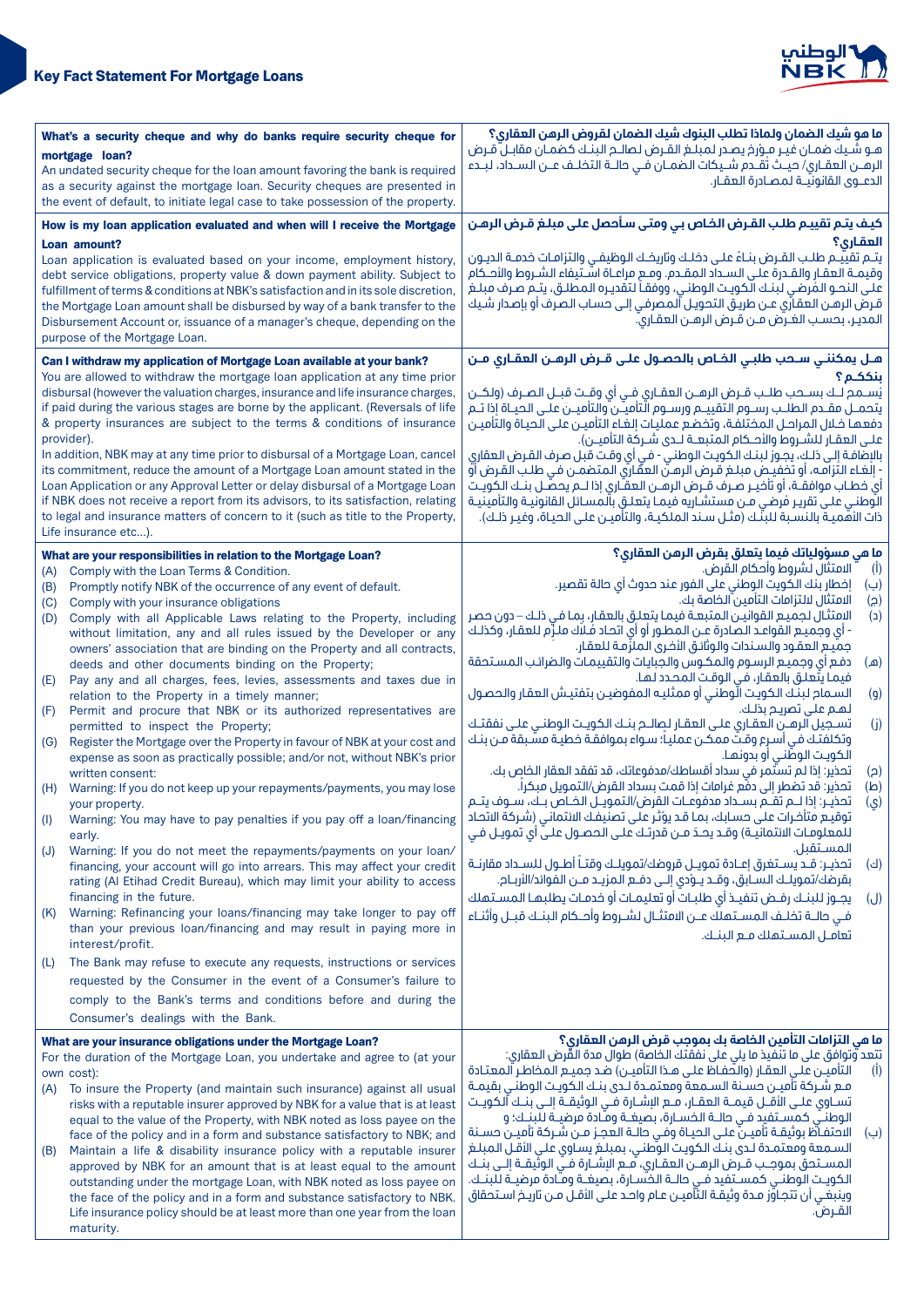

| Do you finance under -construction properties?<br>Currently NBK Dubai do not finance under construction properties. However,<br>for newly developed properties which are ready for hand over, final payment to<br>Developer is allowed. This is subject to handover certificate and under express<br>title deed process.                                                                                                                                                                                                                                                                                                                                                                                                                                                       | هل تقدمون التمويل لعقارات تحت البنشاء؟<br>في الوقت الحالي، لا يمـول بنـك الِكويت الوطني دبـي العقـارات قيـد الإنشـاء. ومـع ذلـك،<br>بالنَّسـبة للعقاراتَّ المطورة حديثاً والجاهـزة للتسَّـليمَّ، يُسـمح بالدفـع النـهائـى للمطـوّر،<br>مع مراعاة تقديم شـهادة التسـليم وبموجب سـند ملكيـة صريـم.                                                                                                                                                                                                                                                                                                                                                                                                                                                                                                                                                                    |  |
|--------------------------------------------------------------------------------------------------------------------------------------------------------------------------------------------------------------------------------------------------------------------------------------------------------------------------------------------------------------------------------------------------------------------------------------------------------------------------------------------------------------------------------------------------------------------------------------------------------------------------------------------------------------------------------------------------------------------------------------------------------------------------------|---------------------------------------------------------------------------------------------------------------------------------------------------------------------------------------------------------------------------------------------------------------------------------------------------------------------------------------------------------------------------------------------------------------------------------------------------------------------------------------------------------------------------------------------------------------------------------------------------------------------------------------------------------------------------------------------------------------------------------------------------------------------------------------------------------------------------------------------------------------------|--|
| Can I take a top-up on my existing mortgage loan?<br>Yes, subject to completion of 12 months of loan disbursement, followed by<br>a satisfactory repayment history. Bank may require additional documents<br>such as latest salary certificate, bank statements and income documents as<br>applicable.                                                                                                                                                                                                                                                                                                                                                                                                                                                                         | <b>مل يمكنني زيادة قيمة قرض الرمن العقاري الحالي الخاص بي؟</b><br>نعــم، شــريطة فضـي ١٢ شـِــمراً مــن تاريــخ صـرف القــرض، متبوعـاً بتاريــخ ســداد فــرض. قــد<br>يطلـب منـك البنـك وثائقـاً إضافيــة؛ مثــل أحــدث شـــمادة راتـب وبيانــات مصرفيــة وَوثائـق<br>دفـل، حسـب الاقتضاء.                                                                                                                                                                                                                                                                                                                                                                                                                                                                                                                                                                          |  |
| Can I take a mortgage loan jointly with others?<br>Yes. If you take out a Mortgage Loan jointly with others, unless you advise NBK<br>otherwise prior to disbursal, each borrower will be deemed to have an equal<br>interest in the Property and have Joint and Several Liability for the Mortgage<br>Loan and to have agreed to the creation of the Security over the Property.                                                                                                                                                                                                                                                                                                                                                                                              | هل يمكنني الحصول على قرض عقاري بالاشتراك مع آخرين؟<br>نعـم. وفـي حال حصلـت علـي قـرض رهـن عقـاري بالاشـتراك مـع آخريـن - مـا لــم تخبـر بنـك<br>الكويت الَّوطنــى بخــلاف ذلــك قبــل الـصـرف – ّســوف يعتبــر أن لــكل مقتــرض ملكيــة<br>متســاوية فــي الهقـار، ويكــون عليــه مســوْولية بالانفـراد وبالتضامــن عــن قــرض الرهــن<br>العقـاري، ويعتبـر قـد وافـق علــى إنشــائه علــى العقـار.                                                                                                                                                                                                                                                                                                                                                                                                                                                                 |  |
| On the other hand, all co-owners of the property have to be co-borrowers. All<br>co-borrowers doesn't have to be co-owners.                                                                                                                                                                                                                                                                                                                                                                                                                                                                                                                                                                                                                                                    | مـــن ناحيــــة أخـــرى، يجـــب أن يكـــون جميـــــم الـمالـكيــن الـمشـــار لــــوســــم سقترضيـــن<br>مشـاركين، وليـس مــن الضـروري أن يكــون جميــع المقترضيــن المشــتركين مالكيــن<br>مشــاركين للعقــار.                                                                                                                                                                                                                                                                                                                                                                                                                                                                                                                                                                                                                                                      |  |
| How is the interest charged under the Mortgage Loan?<br>You will be charged interest on the daily outstanding balance of your Mortgage<br>Loan amount. If you have taken out a variable interest rate Mortgage Loan<br>based on EIBOR, interest consists of the aggregate of:                                                                                                                                                                                                                                                                                                                                                                                                                                                                                                  | كيف يتم احتساب الفائدة على قرض الرهن العقارى؟<br>تحسب الفائدة على الرصيد اليومي القائم مـن مبلـغ ّقـرض الرهـن العقـاري الخـاص بـك.<br>وفي صالِ حصلـت علـى قـرض رهـنّ عقـاري بسـعر فائـدة متغيـر علـى أسـاس إيبـور، فـإن<br>الفائدة تتألـف مــن مــن إجمالــي:                                                                                                                                                                                                                                                                                                                                                                                                                                                                                                                                                                                                       |  |
| (A) The relevant EIBOR; plus (B) The Margin.                                                                                                                                                                                                                                                                                                                                                                                                                                                                                                                                                                                                                                                                                                                                   | (أ) سعر إيبور ذي الصلة بالإضافة إلى الـمامش.                                                                                                                                                                                                                                                                                                                                                                                                                                                                                                                                                                                                                                                                                                                                                                                                                        |  |
| "EIBOR" means the offered rate for banks in the Emirates inter-bank market<br>published by the Central Bank of the United Arab Emirates.                                                                                                                                                                                                                                                                                                                                                                                                                                                                                                                                                                                                                                       | "إيبـور" يعني سـعر الفائـدة المعـروض بيـن البنـوك فـي دولـة الإمـارات العربيـة المتحـدة و<br>الـذي ينشـره مصـرف الإمـارات العربيـة المتحـدة المركـزي.                                                                                                                                                                                                                                                                                                                                                                                                                                                                                                                                                                                                                                                                                                               |  |
| The Facility made available by the Bank to the Borrower is subject to periodic<br>review by and at the sole and absolute discretion of the Bank. The Parties<br>agree that the Bank may (in its sole and absolute discretion):                                                                                                                                                                                                                                                                                                                                                                                                                                                                                                                                                 | يخضع التسـميل الـذى يوفـره البنـك للمقتـرض للمراجعـة الدوريـة التـى يجريهـا البنـك<br>وَفق تقديره الضَّاص وٱلمَّطلُّق. و اتفـق الأطرافُ علـي أنـه <b>يجـوزُ لَلبنـك</b> (بَحَسَب تقديره<br>الخاص و المطلـق):                                                                                                                                                                                                                                                                                                                                                                                                                                                                                                                                                                                                                                                        |  |
| NBK will review the relevant EIBOR periodically. If the relevant EIBOR has<br>changed on the review date, your interest rate will be changed on and from<br>that date to reflect this, subject to a minimum interest rate per annum as<br>specified in the Approval Letter or the Loan Advice or in the Loan Application<br>or any other Loan document or as advised by NBK. This rate will remain fixed<br>until the next review date.                                                                                                                                                                                                                                                                                                                                        | يقـوم بنـك الـكويـت الـوطنـى بمراجعـة سـعر إيبـور ذي الـصلـة بشـكل دوري. وفـى حـالٍ تغيّـر<br>فِّي تاريخ المراجِّعـة، يتـم تَّغييـر سـعر الفائدة الْحَاصِّ بـك فـي ذلـك التَّازِّيـح وآعتباراً منـه<br>بمـّا يعكس ذلـك التغيـر، مـع مراعـاة الـصد الأدنـى لمعـدّل الفأئـدة سـنوياً كمـا هـو مصـدد<br>في خطابِ الموافقـة أو إشـعار القـرض أو فـي طلـب القـرض أو أي وثيقـة أخـرى متعلقـة<br>بالقِّرض، أو حسبما يخطِّر به بنِّك الْكوِّيت الوَّطني. ويظلُّ هذا الْمَعْدَل ثابتاً صَّتى تاريخ<br>المراجعـة التالـى.                                                                                                                                                                                                                                                                                                                                                     |  |
| The relevant EIBOR and the Margin will be set out in the Approval Letter or<br>the Loan Advice or in the Loan Application or any other Loan document or as<br>advised by NBK. The Margin will remain fixed for the duration of the Mortgage<br>Loan.                                                                                                                                                                                                                                                                                                                                                                                                                                                                                                                           | يُحدد سـعر إيبـور والـهامـش فـى خطاب الـموافقـة أو إشـعار الـقـرض أو فـى طلـب الـقـرض<br>أو أى وثيقـة أخـرى ِمتعلقـة بالقـّرض، أو حسـبما يخطِر بـه بنـك الكويـت الّوطنـي. ويظـل<br>هذاَ الـمامـش ثابتـاً طـوال مـدة القـرض العقـارى.                                                                                                                                                                                                                                                                                                                                                                                                                                                                                                                                                                                                                                |  |
| <b>Right to Amend Interest Rate</b><br>Where the Interest Type as stated in the Facility Offer Letter is an Adjustable<br>Rate, the Bank has the right to review the prevailing EIBOR and the Interest<br>Rate at the end of each Interest Re-pricing Period or such other period as the<br>Bank may, at its sole and absolute discretion, decide and amend the Interest<br>Rate on the Facility for the remainder of the Facility to such rate as the Bank<br>shall reasonably determine on the basis of the prevailing EIBOR.<br>The Bank's determination of the Interest Rate for any Interest Application<br>Period will (save for manifest error) be conclusive for all purposes. In case<br>of any increase in the Interest Rate over the preceding Interest Application | الحق في تعديل سعر الفائدة<br>إذا كُدّد سُعر الفائدة في فطاب التسـميل على أنـه سـعر متغيّـر، فعندمـا يحـق لـلبنـك<br>تُعديـل سـعر إيبـور الـسـائدُ وسـعر الـفائـدة مـع نـمايـة كل فتـرة إعـادة تسـعير لـلفائـدة أو أي<br>فتـرة أخـرى يُقررهـا الـبـنـك، بحسـب تقديـره الـخـاص والـمـطلـق، والـقيـام بتعديـل و اسـتـبدالّ<br>سعر الفائدة على التسبِهيل بالنسبة للمبلغ المتبقي منها بالسعر الذي يُحدده البنك<br>بشكل معقول آستناداً إلـى سـعر إيبـور السـائد.<br>و يكـون قـرار الـبـنـك بشـأن سـعِر الـفائـدة بالـنســبة لـلمـدة الـتـى تُطبـق عـليهـا الـفائـدة  (فـي<br>غيـاب الـفـطـأ الـواضـد) حاســماً لـكافـة الأغــراض. و فــى حالــة ارّتفـاع ســعر الـفائـدة عـمــا كانّ<br>عليـه فـى فتـرة تطبيــق الفائــدة الســابقة، يلتــزم البّنــك بإخطـار المقتــرض خطيــأ بتلــك<br>الزيادة مـّع بدايـة فتـرة تطبيـق الفائـدة وفـق الإجـراءات المتبعــة عـادة لديـه. |  |
| Period, the Bank shall notify the Borrower in writing at the beginning of the<br>Interest Application Period of any such increase in accordance with its usual<br>practice.                                                                                                                                                                                                                                                                                                                                                                                                                                                                                                                                                                                                    |                                                                                                                                                                                                                                                                                                                                                                                                                                                                                                                                                                                                                                                                                                                                                                                                                                                                     |  |
| <b>Can NBK terminate the Mortgage Loan?</b><br>In addition to the other Termination Events (this section needs to be read in<br>parallel with the terms and conditions of the loan), NBK may also in its sole<br>discretion terminate a Mortgage Loan if you fail to perform or observe any<br>covenant or undertaking under the Mortgage Loan Terms or the General Loan<br>Terms:                                                                                                                                                                                                                                                                                                                                                                                             | هل يمكن لبنك الكويت الوطني إنهاء القرض العقاري؟<br>بالإضافـــة إلـــى أصــداث الإنـــمـــاء الأضّــرى (ينبغـــى قـــراءة هـــدّا الـقســـم بالـتــوازى مـــع شــروط<br>وأَصَكَامَ الْقَرِضَ)، يجوز لبنـك الكويـت الوطنـيّ فقـأ لتقديره المطلـق إنهـاء قرض الرهـن<br>العقاري إذا أَحْفَقت في تنفيذ أو مراعاة أي تعهد أو التزام بموجب شروط قرض الرهن<br>العقاري أو شـروط القـرِّض العامـة.                                                                                                                                                                                                                                                                                                                                                                                                                                                                            |  |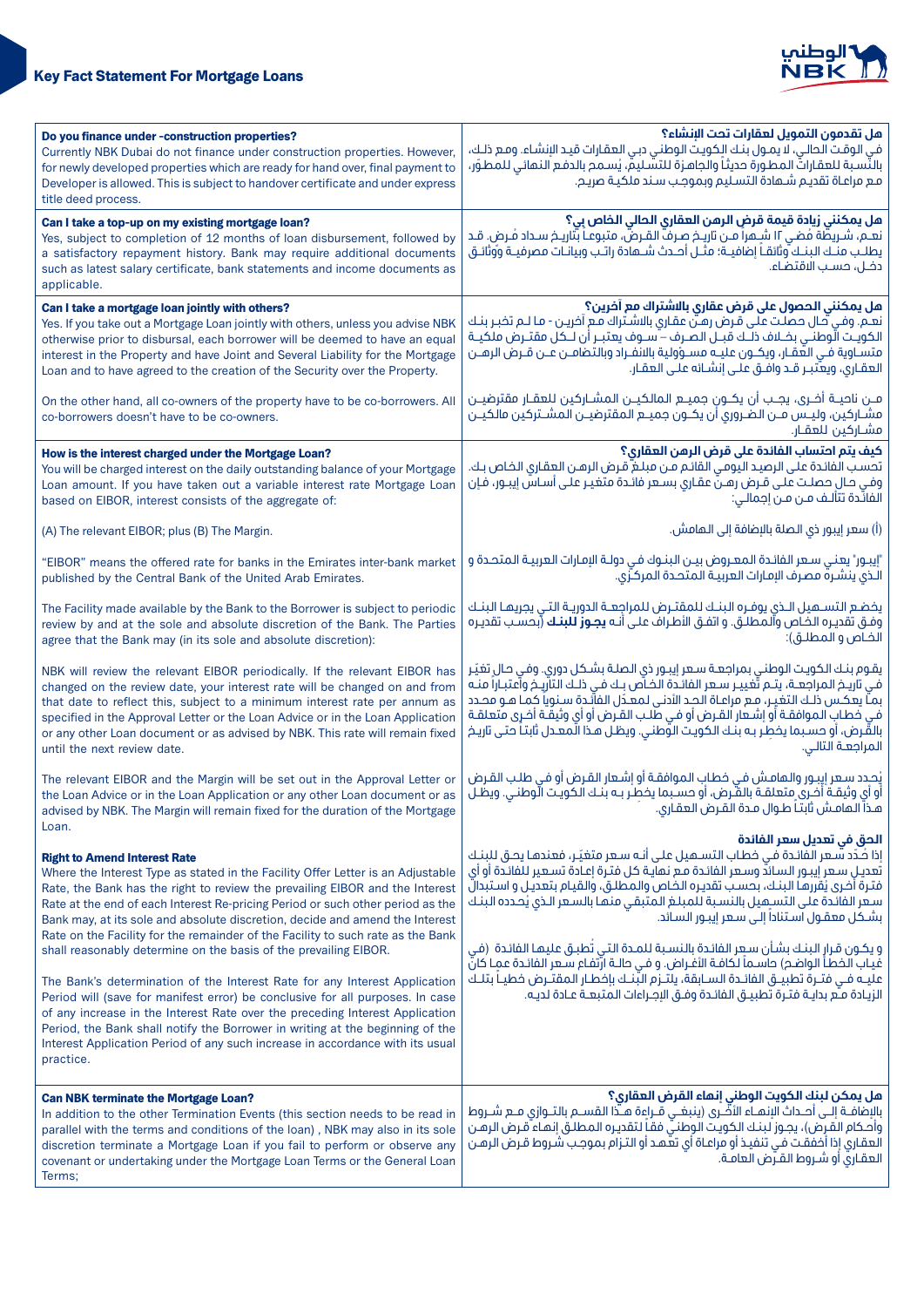

| <b>Events of default</b> |                                                                                                                                                     | حالات التقصر                                                                                                                                                      |  |  |
|--------------------------|-----------------------------------------------------------------------------------------------------------------------------------------------------|-------------------------------------------------------------------------------------------------------------------------------------------------------------------|--|--|
|                          | The occurrence of any of the events below shall constitute an Event of Default:                                                                     | إن وقوع أي حالة من الحالات أدناه ستشكل حالة تقصير:                                                                                                                |  |  |
| (A)                      | the Borrower and/or the Mortgagor (if applicable) fail to pay when due any                                                                          | (أ)       تخلـفَّ المقتـرض و/أو الراهـن (حسـب الـحالـة) عـن سـداد أي مبلـغ مسـتحق بموجـب                                                                          |  |  |
|                          | amount payable under the Facility; or                                                                                                               | التسـميل فـى موعـد اسـتحقاقه؛ أو                                                                                                                                  |  |  |
| (B)                      | the Borrower and/or the Mortgagor (if applicable) breaches or repudiates                                                                            | (ب) ] إفــلال المقتــرض و/أو الراهــن (حســب الحالــة) أو تنصلــه أو إيــداء رغبتــه بالتنصــل                                                                    |  |  |
|                          | or evidences an intention to repudiate any terms of the Facility or any of                                                                          | من أي بند من بنود التسـميل أو أي مسـتند مـن وثائق الصمان بحسـب مـا يُقـرره                                                                                        |  |  |
|                          | the Security Documents as determined by and at the sole and absolute                                                                                | البنــكَ وفــق تقديـره الـفـاص و الـمـطلّــق؛ أو                                                                                                                  |  |  |
|                          | discretion of the Bank; or                                                                                                                          | تعـذر المقتـّـرض و/أو الراهــن (حسـب الـحالــة) كليــاً علــى الـوفـاء بــأى مــن أو كافــة<br>(ဥ)                                                                |  |  |
| (C)                      | it is impossible for the Borrower and/or the Mortgagor (if applicable) to                                                                           | التزاماتـه بموجـب التســميل أو التقيــد بمــا؛ أو                                                                                                                 |  |  |
|                          | perform or comply with any or all of its obligations under the Facility; or                                                                         | عدم استيفاء متطلبات أي تعهد مقرر بموجب التسهيل؛ أو<br>(د)                                                                                                         |  |  |
| (D)                      | any requirement of any covenant under the Facility is not satisfied; or                                                                             | قيام المقترض و/أو الراهن (حسب الحالة) بالتصرف بصورة غير مشروعة؛ أو<br>(മ)                                                                                         |  |  |
| (E)                      | the Borrower and/or the Mortgagor (if applicable) acts unlawfully; or                                                                               | عـدم صحــة أو زيــف أو عــدم اكتمــال أو تضليليــة أى مــن الـضمانــات أو الـتعـهــدات أو<br>(q)                                                                  |  |  |
| (F)                      | any of the representations or warranties or statements made by the                                                                                  | الإفـادات التــى تقـدم بـمــا الـمـقتــرض و/أو الراهــن (حُسـب الـحالــة) مــن أي ناحيــة فــى                                                                    |  |  |
|                          | Borrower and/or the Mortgagor (if applicable) is incorrect, false, incomplete                                                                       | الوقت الـذيّ تـم أو اعتُبـر أنـه تـم فيـه تقديمهـا؛ أو                                                                                                            |  |  |
|                          | or misleading in any respect when made or deemed made; or                                                                                           | توقف سريانٌ الضمان الناشئ عن أي مستند ضمان لأي سبب مهما كان؛ أو<br>(j)                                                                                            |  |  |
| (G)                      | the Security granted under any Security Document shall for any reason                                                                               | (د) ) إضلال أي شـــفـص يُقــدم ضمانــاً إضآفيــاً للتســــهيل (بـصّـسـب مــا يُقــرره الـبنــك وفــق                                                              |  |  |
|                          | cease to be in full force and effect; or                                                                                                            | تقديـره الخـاص والـمـطلــق) بــأى مــن شــروطها أو أحكامهــا؛ أو                                                                                                  |  |  |
| (H)                      | Any person providing additional Security towards the Facility is (as                                                                                | تقصير المقترض و/أو الراهـن (حسـب الحالـة) فـي الدفـع بموجب أي اتفاقيـة تمويل<br>(ط)                                                                               |  |  |
|                          | determined by and at the sole and absolute discretion of the Bank) in                                                                               | أو بموجب أي ضمـان قدمـه المقتـرض و/أو الراهـّن (حسـب الحالـة) للحصـول علـي<br>أى تمويـل أو بموجـب أى كفالــة صـادرة عــن المقتــرض و/أو الراهــن (حسـب الـحالــة) |  |  |
|                          | breach of any of the terms or conditions thereof; or                                                                                                | للَّحصـول علـى أي تمـويـلّ أو قيـام أي مؤسسـة ماليـة بتعجيــل ســداد أي تســميلات                                                                                 |  |  |
| (1)                      | the Borrower and/or the Mortgagor (if applicable) defaults under any                                                                                | ائتمانيـة تـم منحمًـا للمقتـرض و/أو الراهـن (حسـب الـحالـة)؛ أو                                                                                                   |  |  |
|                          | agreement for the extension of credit, under any security given by the                                                                              | قيـام المقتـرض و/أو الراهـن (حسـب الـحالــة) بمباشـرة إجـراءات لـلاسـتفادة مــن أى<br>(0, 0)                                                                      |  |  |
|                          | Borrower and/or the Mortgagor (if applicable) for the extension of credit<br>or under any guarantee issued by the Borrower and/or the Mortgagor (if | قانـــون إفـــلاس أو أي قانـــون آخــر يتعـلـــق بالإفـــلاس أو الإعـســـار أو إعانـــة الـدائنيــــن أو                                                          |  |  |
|                          | applicable) for the extension of credit, or if payment of any credit facility                                                                       | صدور قرار بتأجيـل الَّديـون المسـتحقة على المقتـرض و/أو الراهـن (حسـب الحَالـة)؛                                                                                  |  |  |
|                          | granted to the Borrower and/or the Mortgagor (if applicable) is accelerated                                                                         |                                                                                                                                                                   |  |  |
|                          | by any financial institution; or                                                                                                                    | (ك) ) إفـلاس المقتـرض و/أو الراهـن (حسـب الحالـة) أو إعسـاره أو إذا تعـذر عليـه بشـكل                                                                             |  |  |
| (J)                      | the Borrower and/or the Mortgagor (if applicable) initiates proceedings to                                                                          | عــام ســداد ديونــه فــى موعــد اســتحقاقها أو إذا قــام بتعليـــق أو هــدد بتعليــق أي                                                                          |  |  |
|                          | obtain the benefit of any bankruptcy or other law relating to bankruptcy,                                                                           | دفعــات يســددها عـلــىّ أي مــن أو كافــة ديونــه أو التزاماتــه الـماليــة؛ أو                                                                                  |  |  |
|                          | insolvency or relief of debtors, or a moratorium is declared with respect to                                                                        | (ل)    إذا تعـذر علـى المقتـرض وّ/أو الراهـن (حسـب الحالـة) أو توقـف عـن مزاولـة أعمالـه أو                                                                       |  |  |
|                          | payment of the Borrower's and/or the Mortgagor's (if applicable) debts; or                                                                          | تُصرف بكامـل موجوداتـه أو إيراداتـه أو بجـزء جوهـرى منـهـا أو قـام بتخفيـض أعـمالـه                                                                               |  |  |
| (K)                      | the Borrower and/or the Mortgagor (if applicable) becomes bankrupt or                                                                               | بشــكل كلــى أو جزئــى أو إذا طــرأ أي تغييــر عـلــى هيكليــة الـمقتــرض و/أو الراهــن                                                                           |  |  |
|                          | insolvent or is generally unable to repay its debts as they become due or                                                                           | (حسب الحالَّـة) أو اســُمه أو أسـلوبٌ أعمالـه؛ أو                                                                                                                 |  |  |
|                          | suspends or threatens to suspend making payments with respect to any or                                                                             | (م)    إذا اســتمر المقتــرض و/أو الراهــن (حســب الحالــة) فــى تغيبــه عــن مقــر أو مــكان                                                                     |  |  |
|                          | all of its debts or financial obligations; or                                                                                                       | عملـه لفتـرة مـن الزمـن أو تعـذر الاتصال بـه بالوسـائل الَّاعتياديـة لفتـرة مـن الزمـن؛                                                                           |  |  |
| (L)                      | the Borrower and/or the Mortgagor (if applicable) is unable or ceases to                                                                            |                                                                                                                                                                   |  |  |
|                          | carry on its business, disposes off all or substantial part of its assets or                                                                        | (ن)   وفاة المقترض و/أو الراهن (حسب الحالة) أو فقدانه الأهلية للتعاقد؛ أو                                                                                         |  |  |
|                          | revenues or has the conduct of its business wholly or partially curtailed, or                                                                       | (س) أي عمليــات نـــزع ملكيـــة أو دجـــز أو تنفيـــذ أو أي عمليــات أُضــرى مماثلـــة تؤثــر علـــى                                                              |  |  |
|                          | if there is any change in the constitution, name or style of business of the                                                                        | العقـار؛ أو                                                                                                                                                       |  |  |
|                          | Borrower and/or the Mortgagor (if applicable); or                                                                                                   |                                                                                                                                                                   |  |  |
| (M)                      | If the Borrower and/or the Mortgagor (if applicable) is continuously not at                                                                         |                                                                                                                                                                   |  |  |
|                          | his usual place of business or employment or is not contactable by the                                                                              |                                                                                                                                                                   |  |  |
|                          | usual means for a period of time; or                                                                                                                |                                                                                                                                                                   |  |  |
| (N)                      | in the unfortunate event of the death of the Borrower and/or Mortgagor                                                                              |                                                                                                                                                                   |  |  |
|                          | (if applicable) or any of them being declared of unsound mind or                                                                                    |                                                                                                                                                                   |  |  |
|                          | incapacitated to contract; or                                                                                                                       |                                                                                                                                                                   |  |  |
| (O)                      | any expropriation, attachment, execution or any analogous process affects                                                                           |                                                                                                                                                                   |  |  |
|                          | the Property; or                                                                                                                                    |                                                                                                                                                                   |  |  |